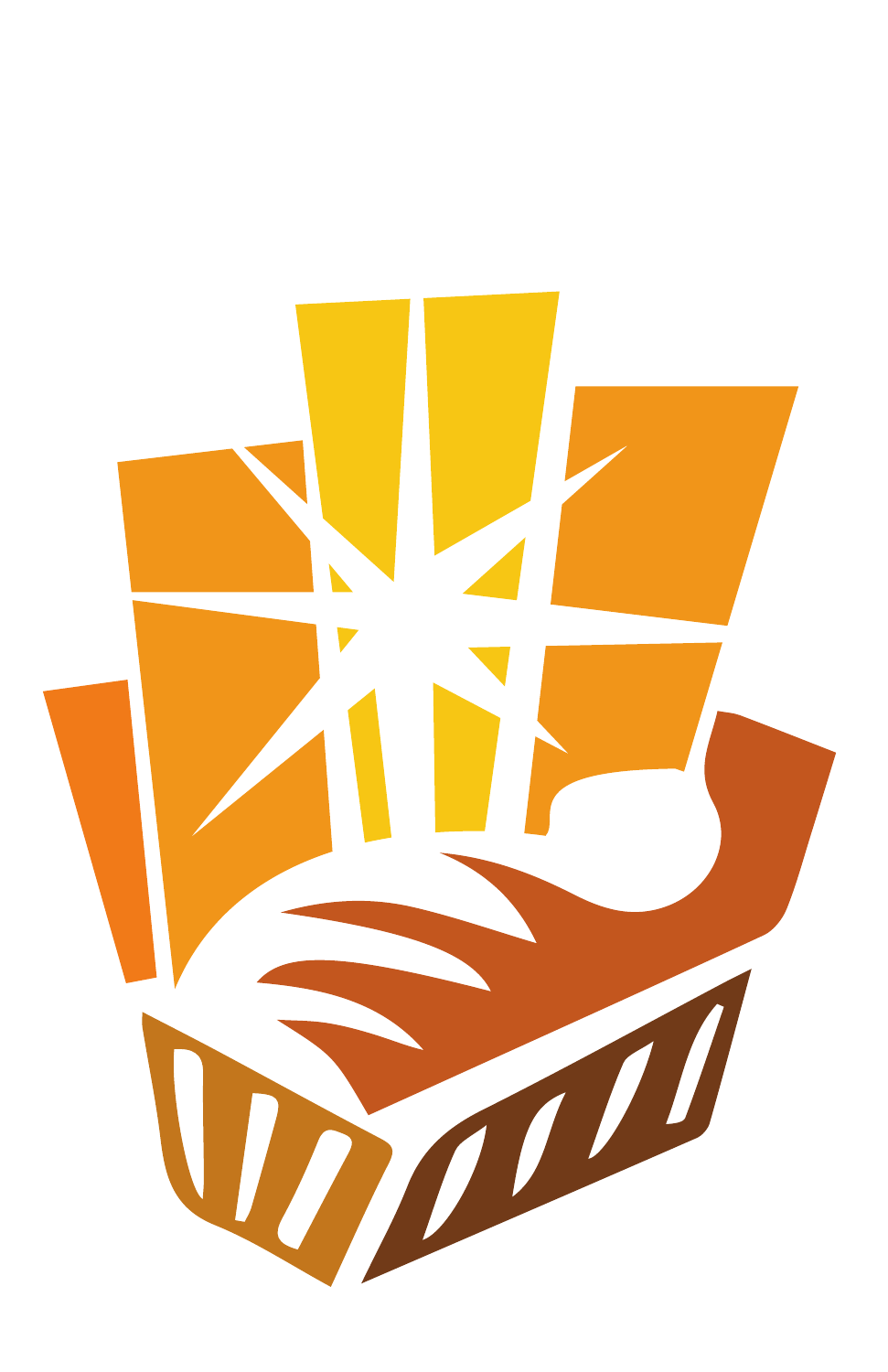# **PRE-SERVICE DEVOTION**

#### *Psalm 2:1-12*

Why do the nations rage, And the people plot a vain thing? 2 The kings of the earth set themselves, And the rulers take counsel together, Against the LORD and against His Anointed, saying, 3 "Let us break Their bonds in pieces And cast away Their cords from us." 4 He who sits in the heavens shall laugh; The LORD shall hold them in derision. 5 Then He shall speak to them in His wrath, And distress them in His deep displeasure: 6 "Yet I have set My King On My holy hill of Zion." 7 "I will declare the decree: The LORD has said to Me, 'You are My Son, Today I have begotten You. 8 Ask of Me, and I will give You The nations for Your inheritance, And the ends of the earth for Your possession. 9 You shall break them with a rod of iron; You shall dash them to pieces like a potter's vessel.' " 10 Now therefore, be wise, O kings; Be instructed, you judges of the earth. 11 Serve the LORD with fear, And rejoice with trembling. 12 Kiss the Son, lest He be angry, And you perish in the way, When His wrath is kindled but a little. Blessed are all those who put their trust in Him.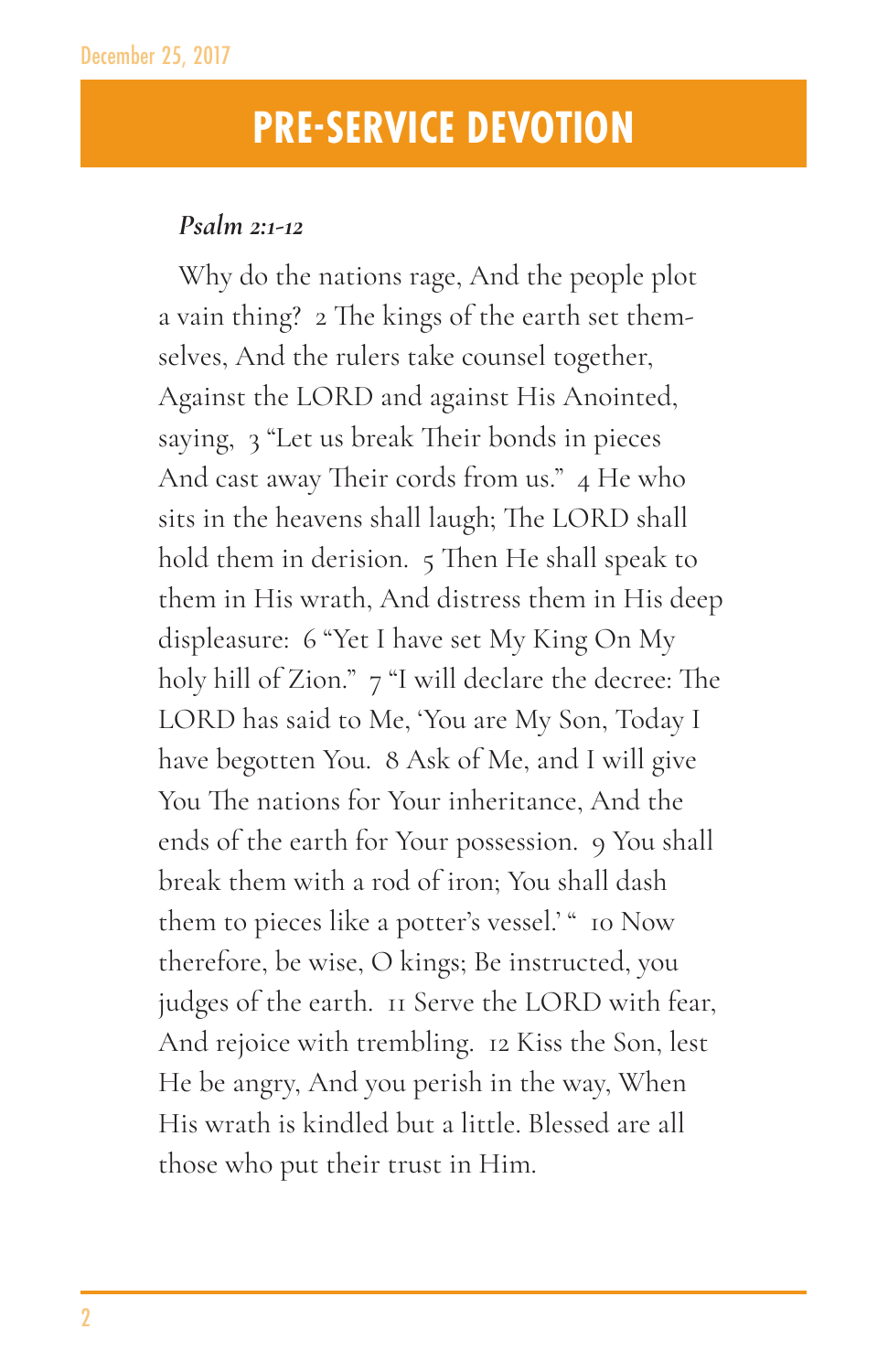## **SERVICE OF THE WORD**

Speakers: Pastor Matthew Ude Organists: Barry Hay & Ann Sprengeler

#### Choir Angels We Have Heard on High

#### Hymn 713 — Your Little Ones Dear Lord Are We

**c Your little ones, dear Lord, are we And come Your lowly bed to see; Enlighten ev'ry soul and mind That we the way to You may find.**

> **With songs we hasten You to greet And humbly fall before your feet. Oh, blessed hour, oh, sweetest night That gave You birth, our souls' delight.**

**Oh, draw us wholly to You, Lord, To us Your constant grace accord; True faith and love to us impart That we may hold You in our heart.**

**Until at last we, too, proclaim, With all Your saints, Your glorious name; In paradise our songs renew And praise You as the angels do.**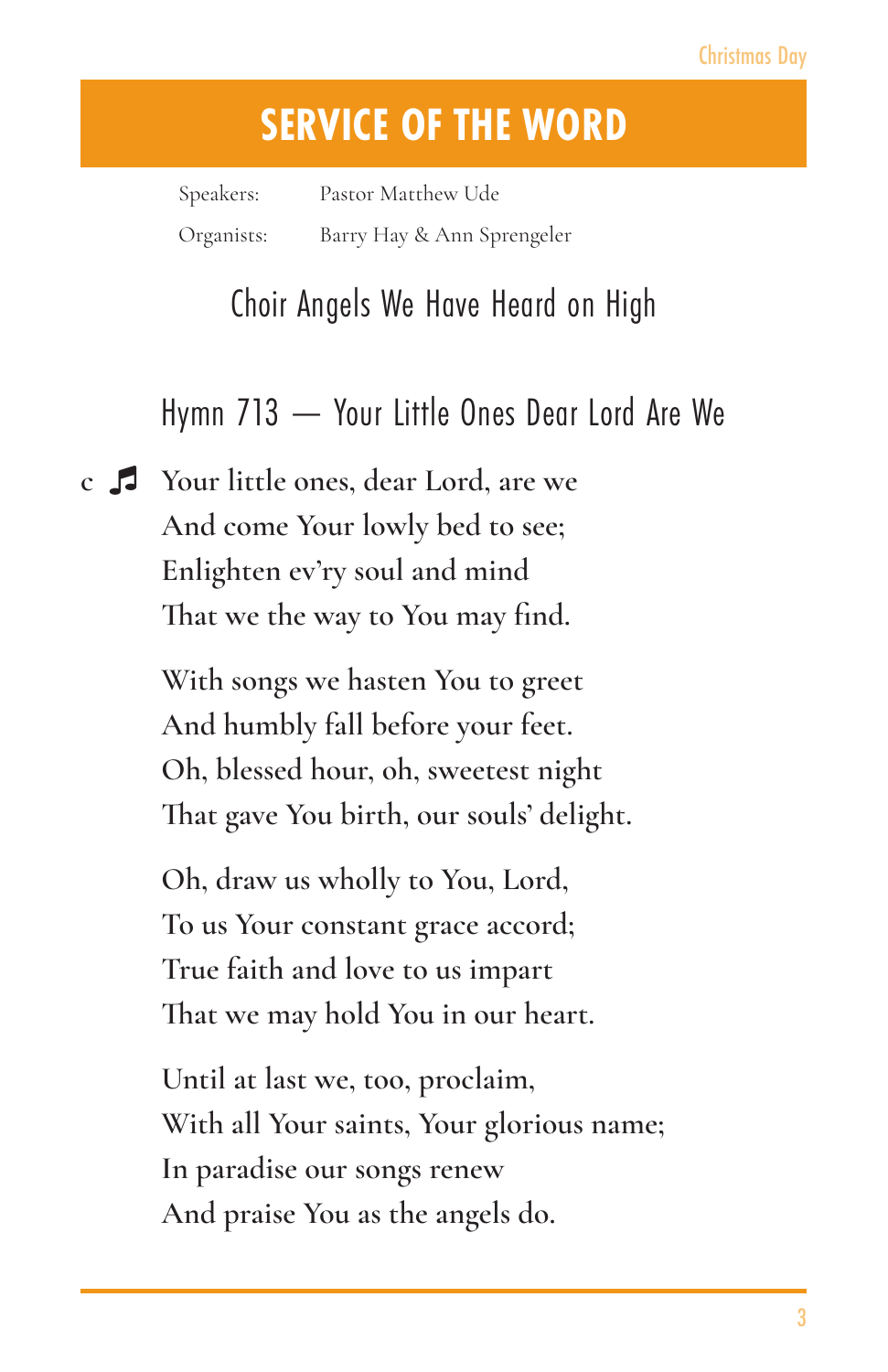#### **CONFESSION**

Hymn 323:1,2 — sung to From Heaven Above



## ABSOLUTION

Hymn — 85:1-4

**c "From heaven above to earth I come To bear good news to every home; Glad tidings of great joy I bring, Whereof I now will say and sing:**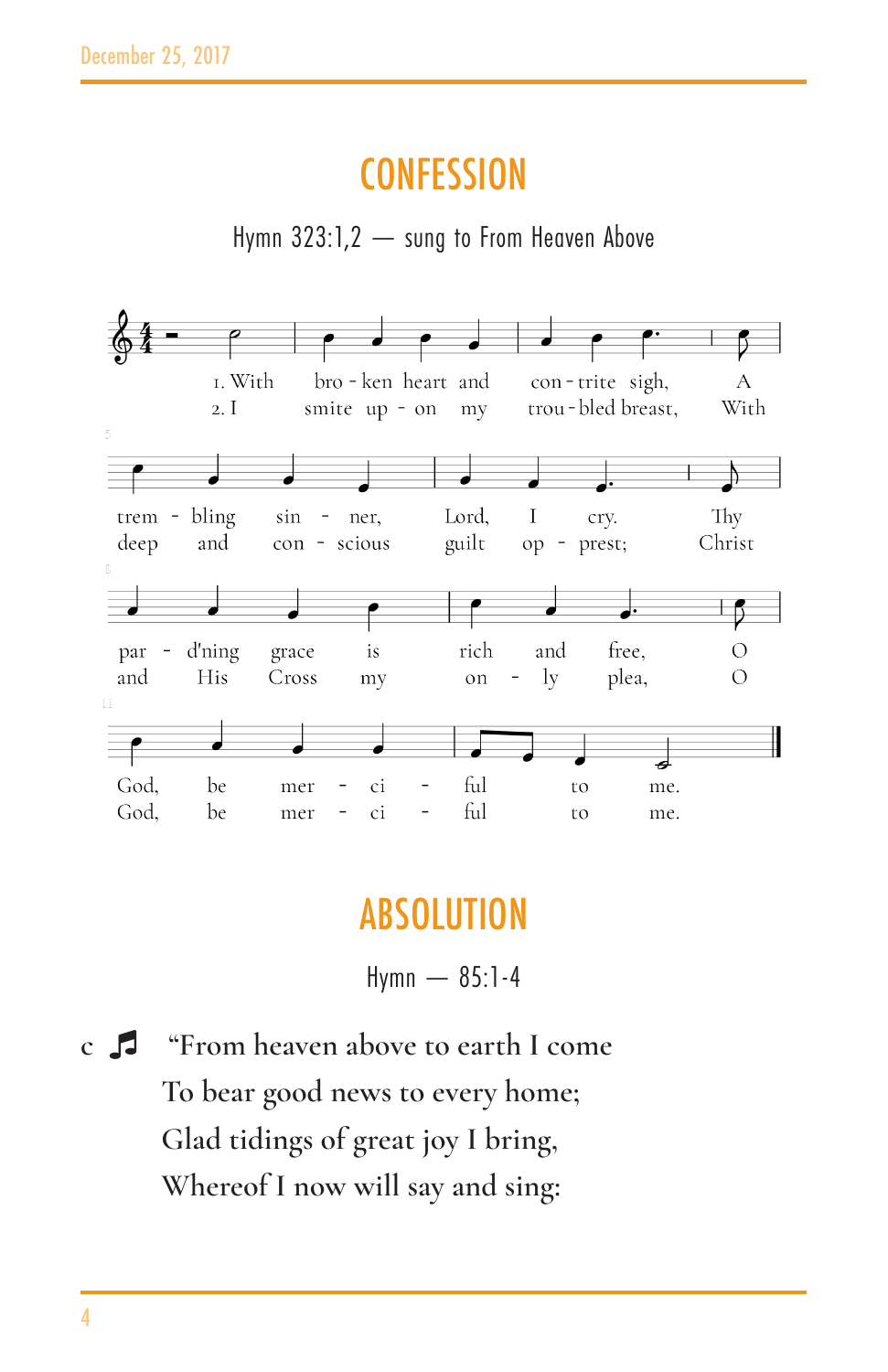**"To you this night is born a child Of Mary, chosen virgin mild; This little child, of lowly birth, Shall be the joy of all the earth.**

**"This is the Christ, our God and Lord, Who in all need shall aid afford; He will Himself your Savior be From all your sins to set you free.**

 **"He will on you the gifts bestow Prepared by God for all below, That in His kingdom, bright and fair, You may with us His glory share.**

#### GLORIA

Hymn — 85:13-15

**c Ah, dearest Jesus, holy Child, Make Thee a bed, soft, undefiled, Within my heart, that it may be A quiet chamber kept for Thee.**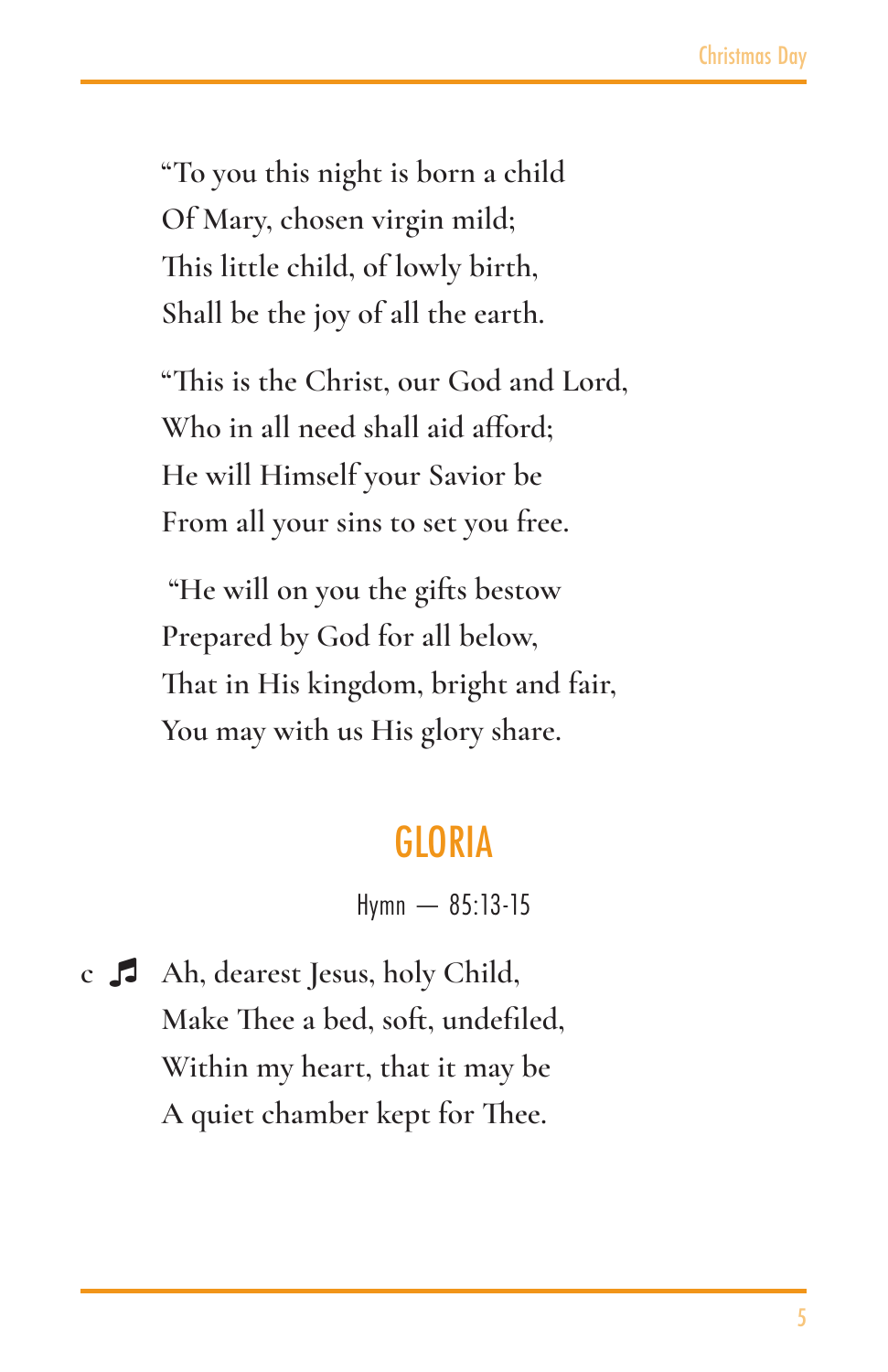**My heart for very joy doth leap, My lips no more can silence keep; I, too, must sing with joyful tongue That sweetest ancient cradle-song:**

**Glory to God in highest heaven, Who unto us His Son hath given! While angels sing with pious mirth A glad new year to all the earth.**

#### PRAYER OF THE DAY

p Most merciful God, You gave Your eternal Word to become incarnate of the pure Virgin. Grant Your people grace to put away fleshly lusts, that they may be ready for Your visitation; through Jesus Christ your son, our Lord, who lives, and reigns with You and the Holy Ghost, one God, forevermore.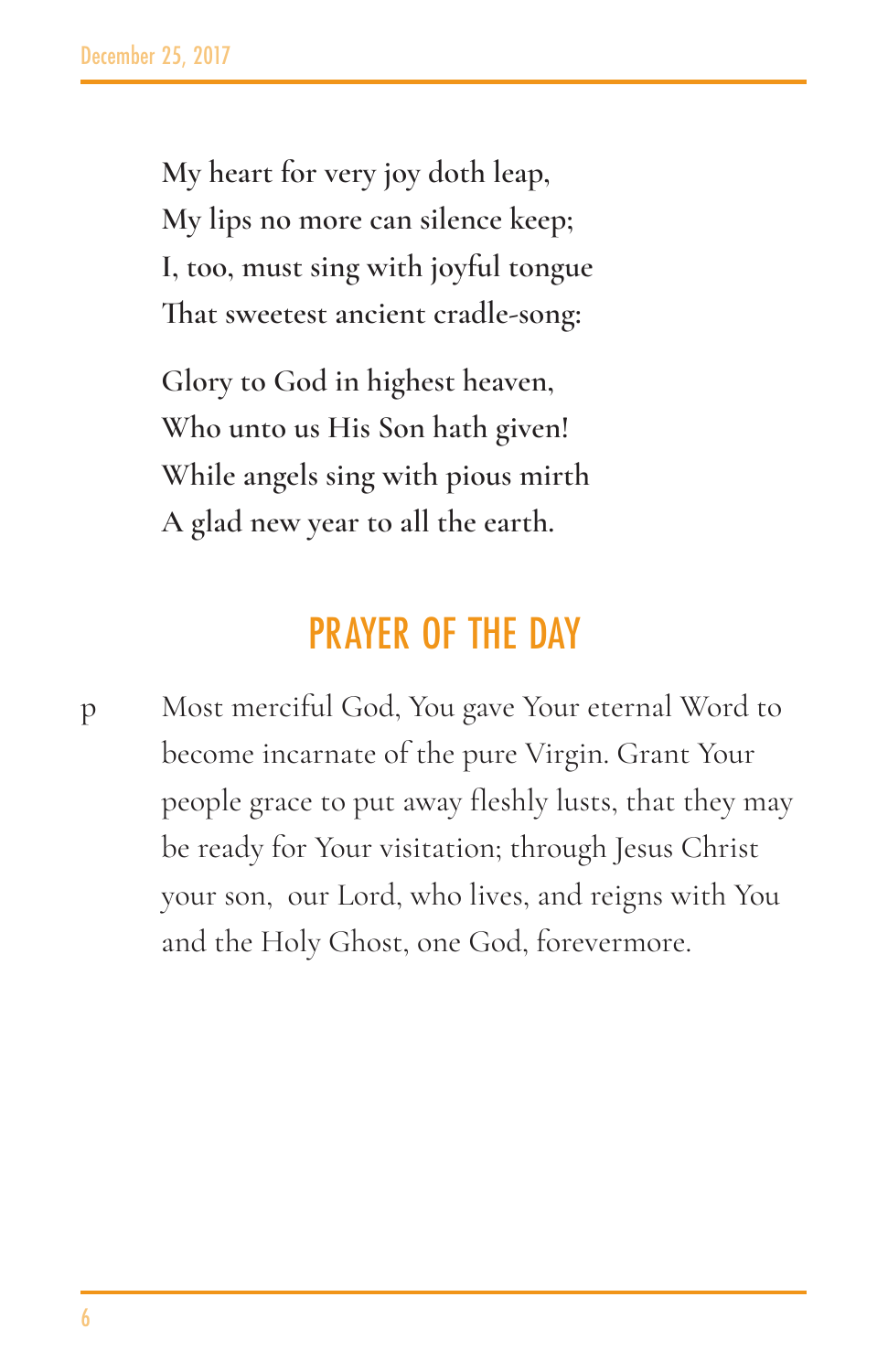### THE WORD

*Matthew 1:18-25* Now the birth of Jesus Christ was as follows: After His mother Mary was betrothed to Joseph, before they came together, she was found with child of the Holy Spirit. 19 Then Joseph her husband, being a just man, and not wanting to make her a public example, was minded to put her away secretly. 20 But while he thought about these things, behold, an angel of the Lord appeared to him in a dream, saying, "Joseph, son of David, do not be afraid to take to you Mary your wife, for that which is conceived in her is of the Holy Spirit. 21 "And she will bring forth a Son, and you shall call His name JESUS, for He will save His people from their sins." 22 So all this was done that it might be fulfilled which was spoken by the Lord through the prophet, saying: 23 "Behold, the virgin shall be with child, and bear a Son, and they shall call His name Immanuel," which is translated, "God with us." 24 Then Joseph, being aroused from sleep, did as the angel of the Lord commanded him and took to him his wife, 25 and did not know her till she had brought forth her firstborn Son. And he called His name JESUS.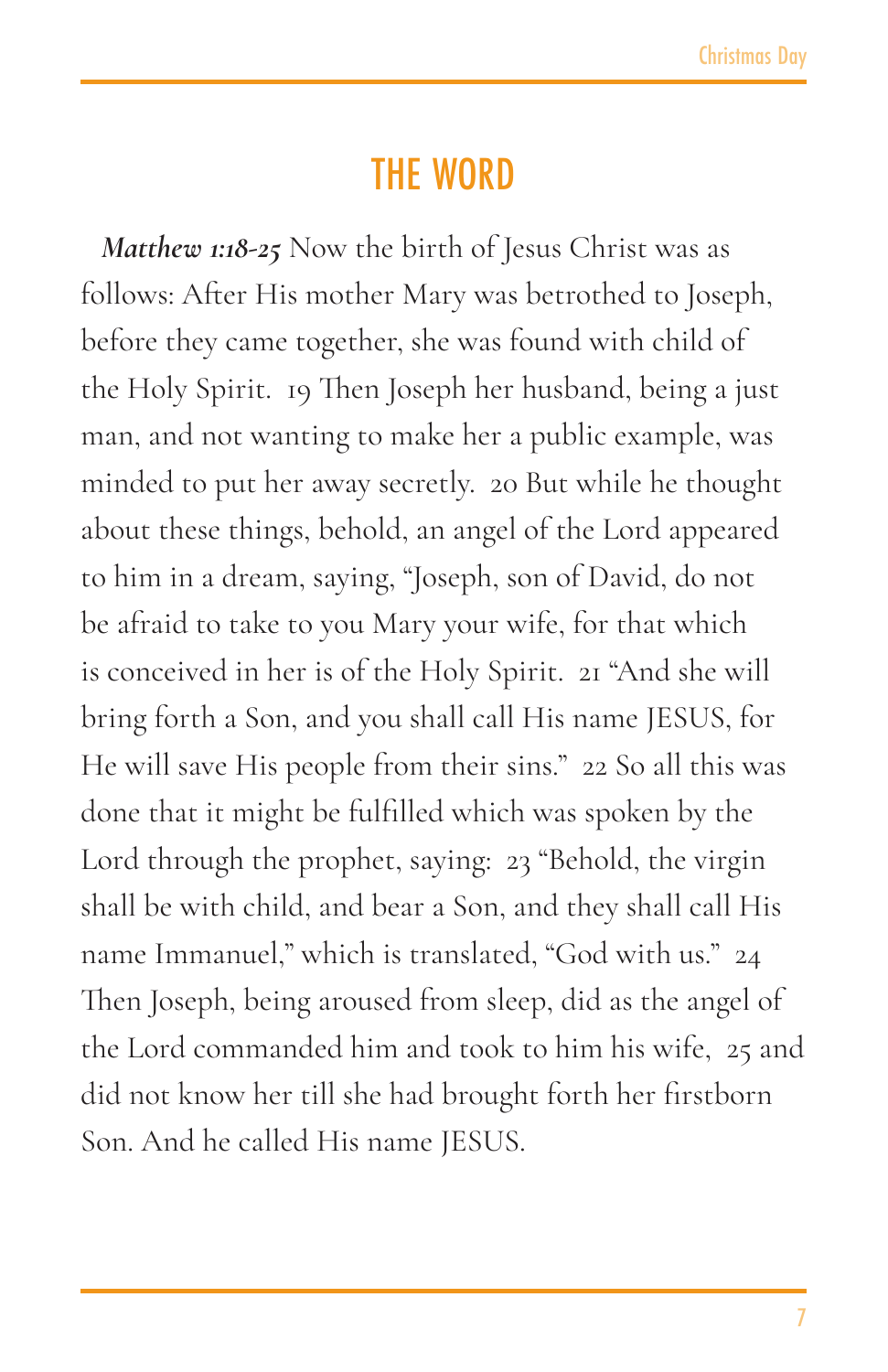*1 John 4:7-16* Beloved, let us love one another, for love is of God; and everyone who loves is born of God and knows God. 8 He who does not love does not know God, for God is love. 9 In this the love of God was manifested toward us, that God has sent His only begotten Son into the world, that we might live through Him. 10 In this is love, not that we loved God, but that He loved us and sent His Son to be the propitiation for our sins. 11 Beloved, if God so loved us, we also ought to love one another. 12 No one has seen God at any time. If we love one another, God abides in us, and His love has been perfected in us. 13 By this we know that we abide in Him, and He in us, because He has given us of His Spirit. 14 And we have seen and testify that the Father has sent the Son as Savior of the world. 15 Whoever confesses that Jesus is the Son of God, God abides in him, and he in God. 16 And we have known and believed the love that God has for us. God is love, and he who abides in love abides in God, and God in him.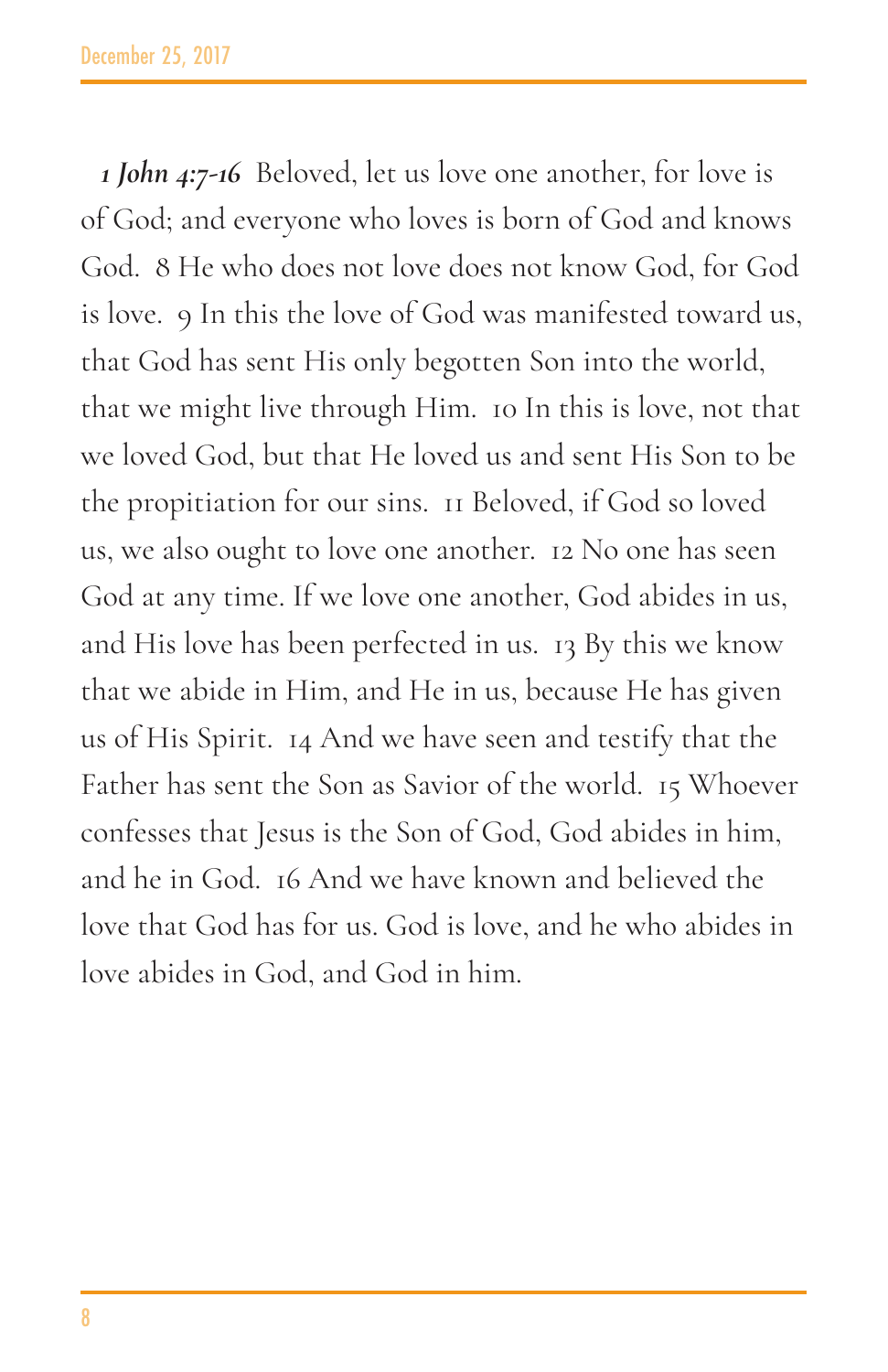### **CREED**

Hymn — 98

**c Of the Father's love begotten Ere the worlds began to be, He is Alpha and Omega, He the Source, the Ending He, Of the things that are, that have been, And that future years shall see Evermore and evermore.**

> **Oh, that birth forever blessed When the Virgin, full of grace, By the Holy Ghost conceiving, Bare the Savior of our race, And the Babe, the world's Redeemer, First revealed His sacred face Evermore and evermore.**

**O ye heights of heaven, adore Him; Angel hosts, His praises sing; Powers, dominions, bow before Him And extol our God and King. Let no tongue on earth be silent,**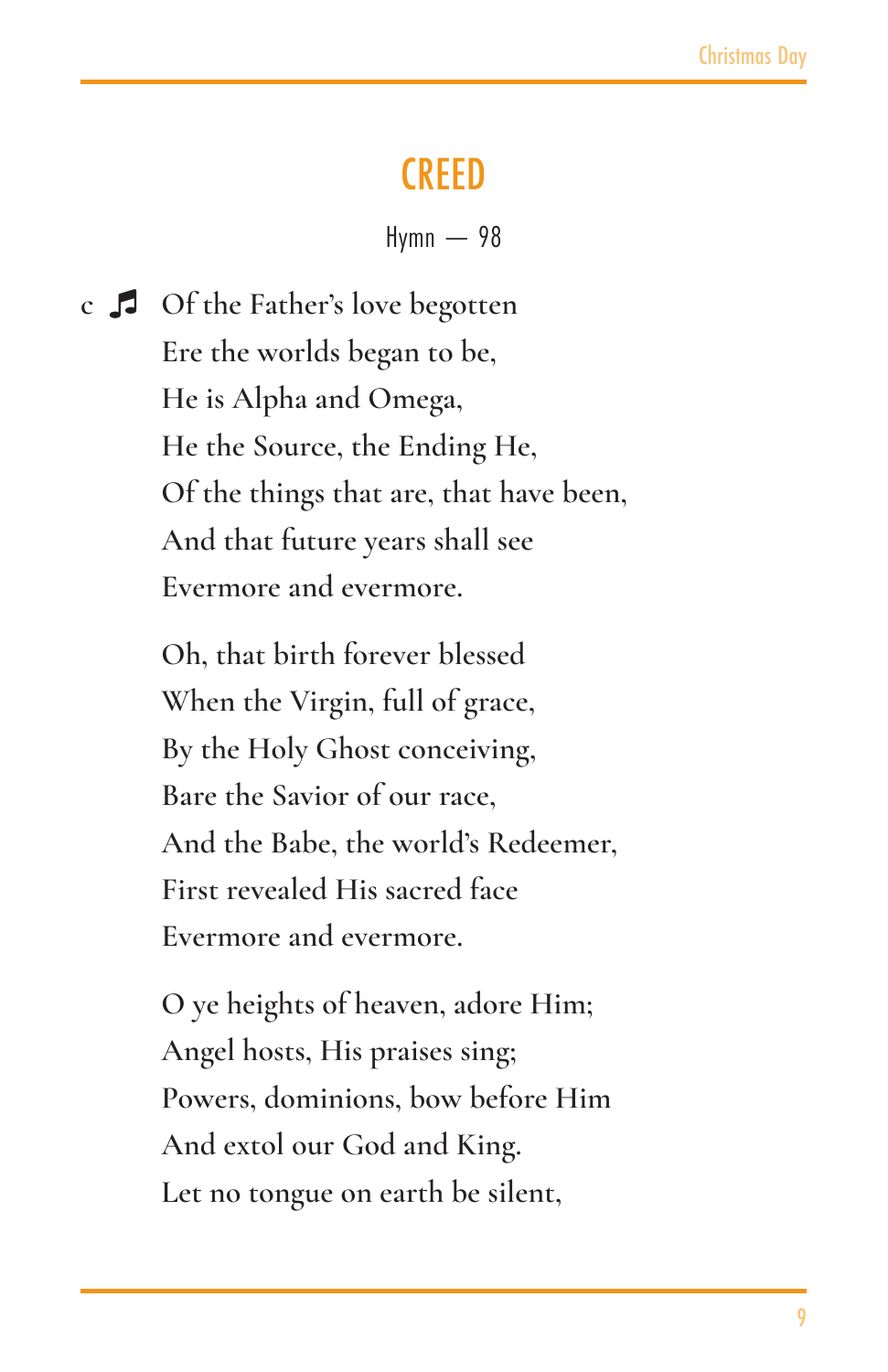**Every voice in concert ring Evermore and evermore.**

**This is He whom Heaven-taught singers Sang of old with one accord; Whom the Scriptures of the prophets Promised in their faithful word. Now He shines, the Long-expected; Let creation praise its Lord Evermore and evermore.**

**Christ, to Thee, with God the Father, And, O Holy Ghost, to Thee Hymn and chant and high thanksgiving And unending praises be, Honor, glory, and dominion, And eternal victory Evermore and evermore.**

Hymn 715 — Where Shepherds Lately Knelt

**c Where shepherds lately knelt and kept the angel's word, I come in half belief,**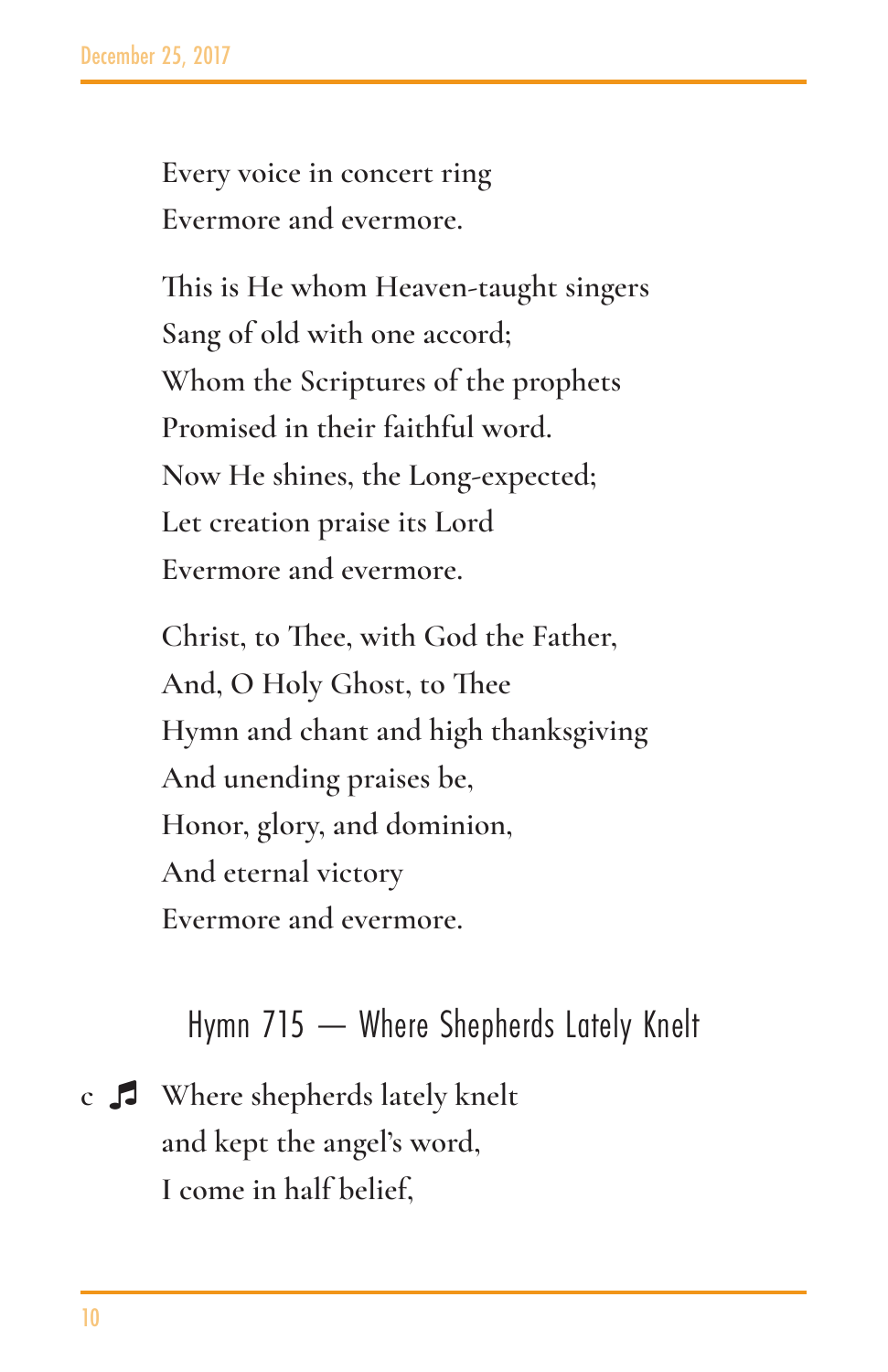**a pilgrim strangely stirred, but there is room and welcome there for me, but there is room and welcome there for me.**

**In that unlikely place I find him as they said: sweet newborn babe, how frail! and in a manger bed, a still, small voice to cry one day for me, a still, small voice to cry one day for me.**

**How should I not have known Isaiah would be there, his prophecies fulfilled? With pounding heart I stare: a child, a son, the Prince of Peace for me, a child, a son, the Prince of Peace for me.**

**Can I, will I forget how love was born, and burned its way into my heart unasked, unforced, unearned, to die, to live, and not alone for me, to die, to live, and not alone for me?**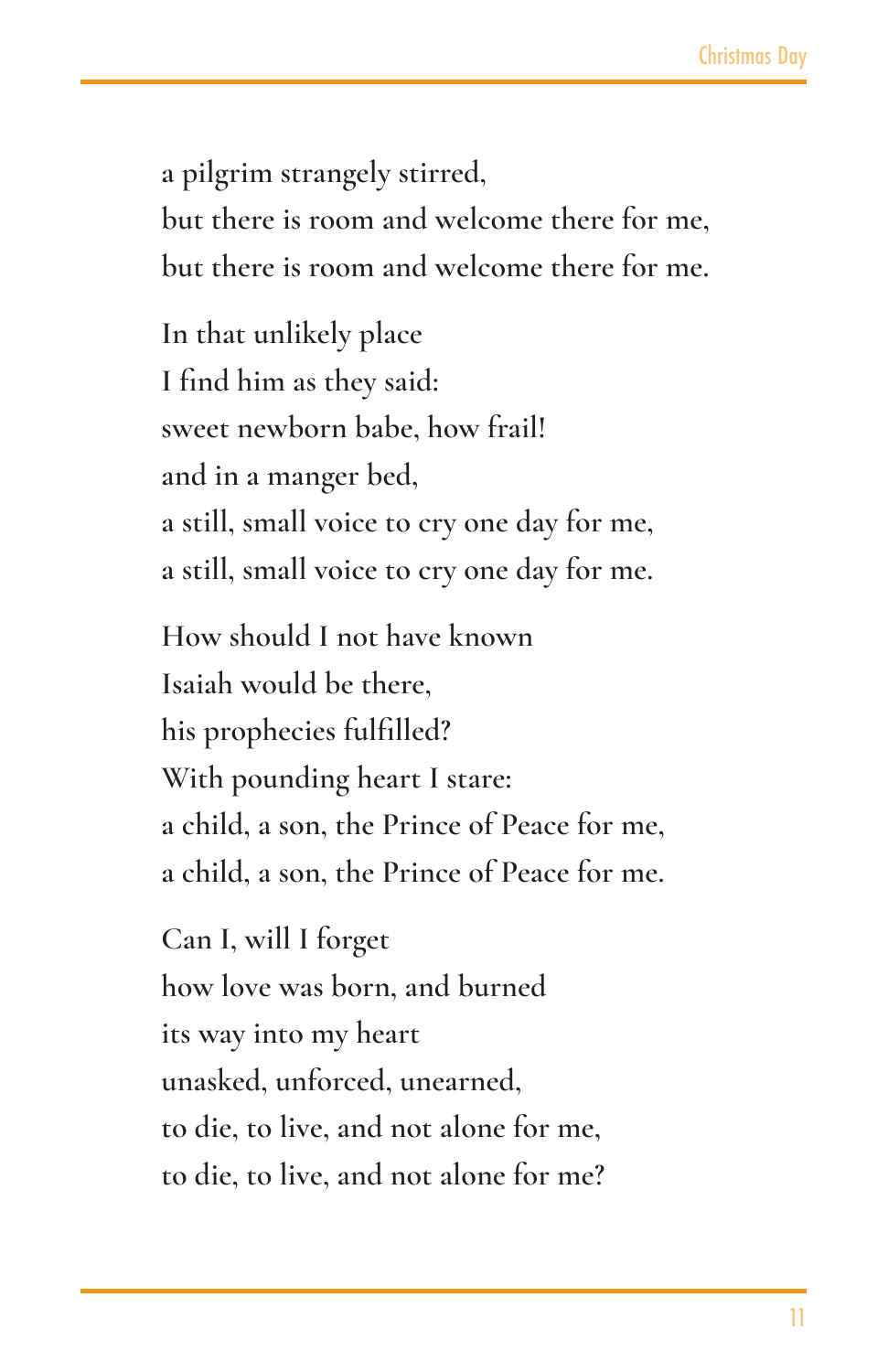## **SERMON**

*Isaiah 7:10-14* Moreover the LORD spoke again to Ahaz, saying, 11 "Ask a sign for yourself from the LORD your God; ask it either in the depth or in the height above." 12 But Ahaz said, "I will not ask, nor will I test the LORD!" 13 Then he said, "Hear now, O house of David! Is it a small thing for you to weary men, but will you weary my God also? 14 "Therefore the Lord Himself will give you a sign: Behold, the virgin shall conceive and bear a Son, and shall call His name Immanuel.

### IMMANUEL: A PROMISE TO HOLD

Ahaz was outwardly very religious, yet without any faith in the word or promise of God. Immanuel, "and the Word became flesh and dwelt among us." This is a child and a promise worth grasping. God is with us.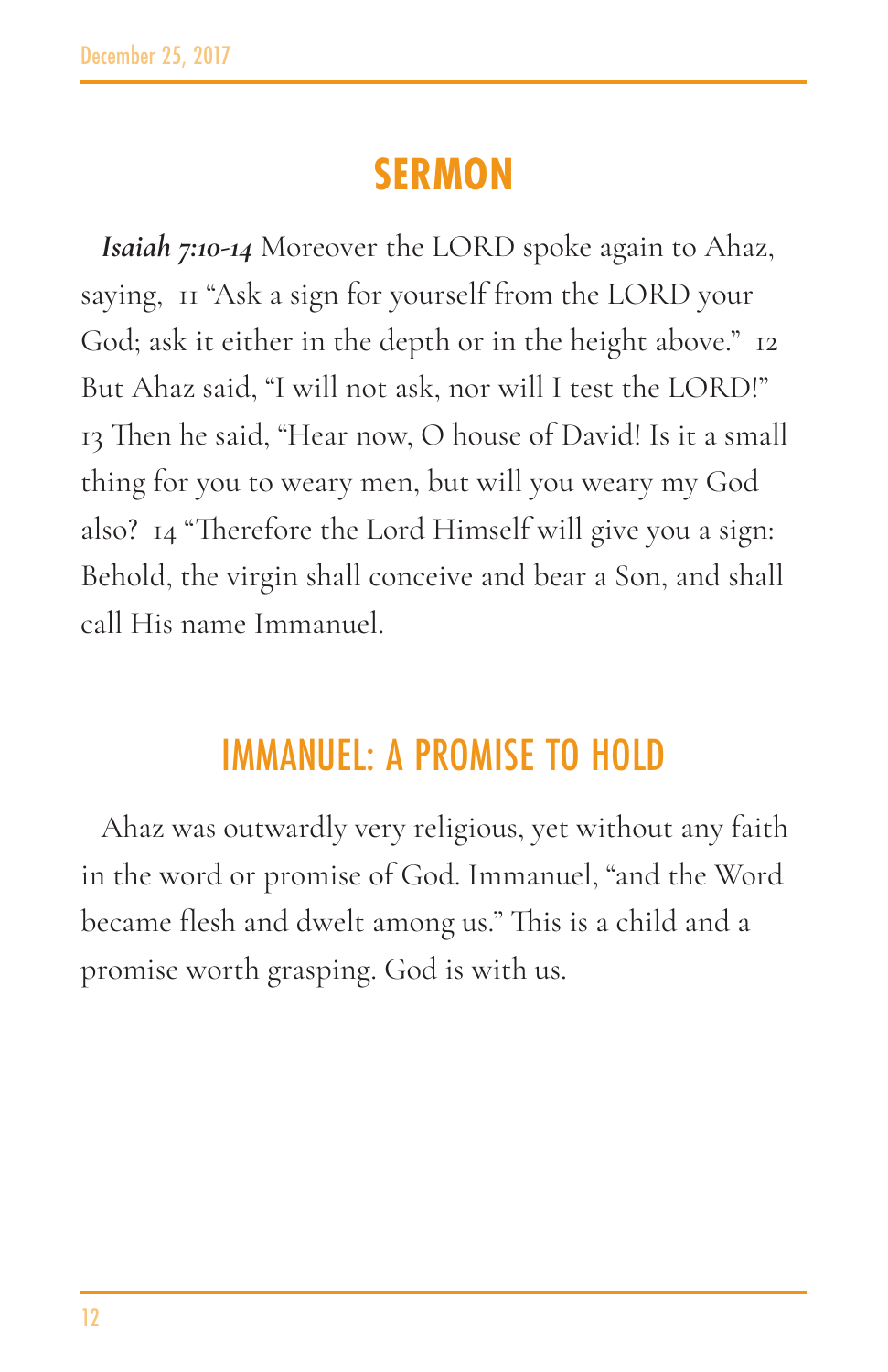# **OFFERTORY**

Hymn 106:1,7

**c The people that in darkness sat A glorious light have seen; The light has shined on them who long In shades of death have been.**

> **Lord Jesus, reign in us, we pray, And make us Thine alone, Who with the Father ever art And Holy Spirit, one.**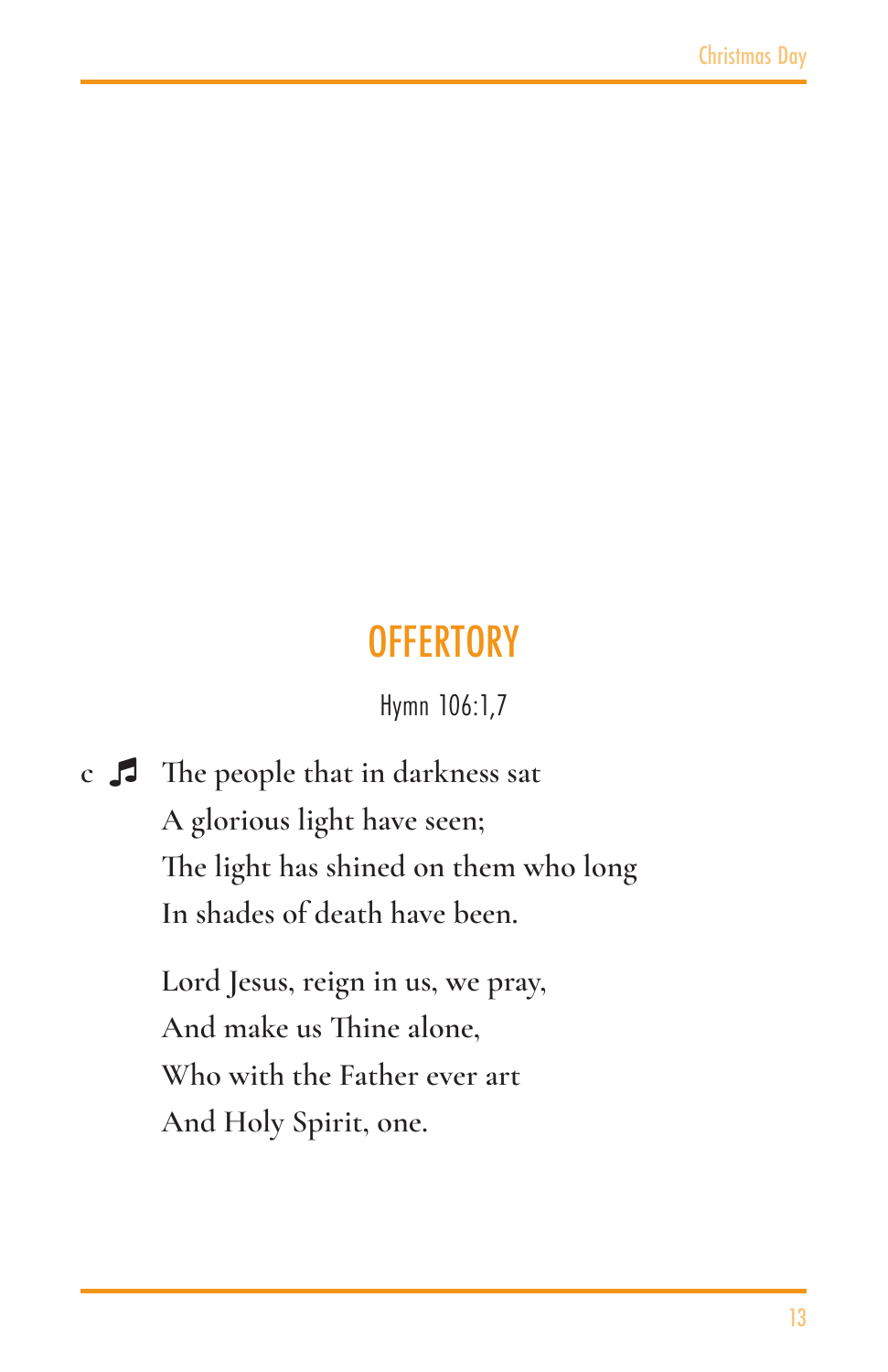### Hymn 707 — On Christmas Night All Christians Sing

**c On Christmas night all Christians sing to hear the news the angels bring; on Christmas night all Christians sing to hear the news the angels bring: news of great joy, news of great mirth, news of our merciful King's birth.**

> **Then why should we on earth be sad, since our Redeemer made us glad? Then why should we on earth be sad, since our Redeemer made us glad, when from our sin He set us free, all for to gain our liberty?**

**When sin departs before His grace, then life and health come in its place; when sin departs before His grace, then life and health come in its place; angels and men with joy may sing, all for to see the newborn King.**

**All out of darkness we have light, which made the angels sing this night;**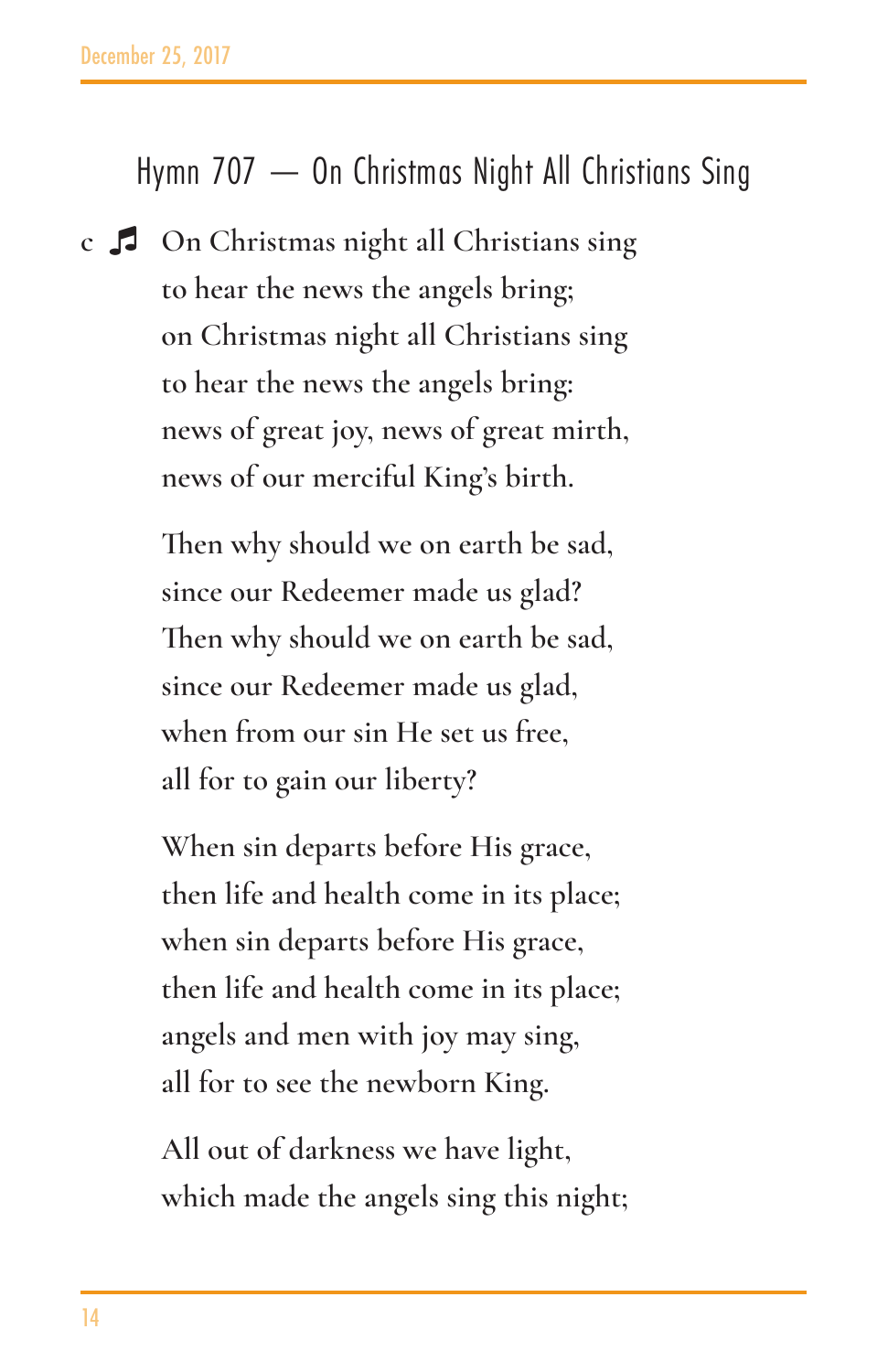**all out of darkness we have light, which made the angels sing this night: "Glory to God and peace to men now and forevermore. Amen."**

### OFFERING AND OFFERING HYMN 89:4,5

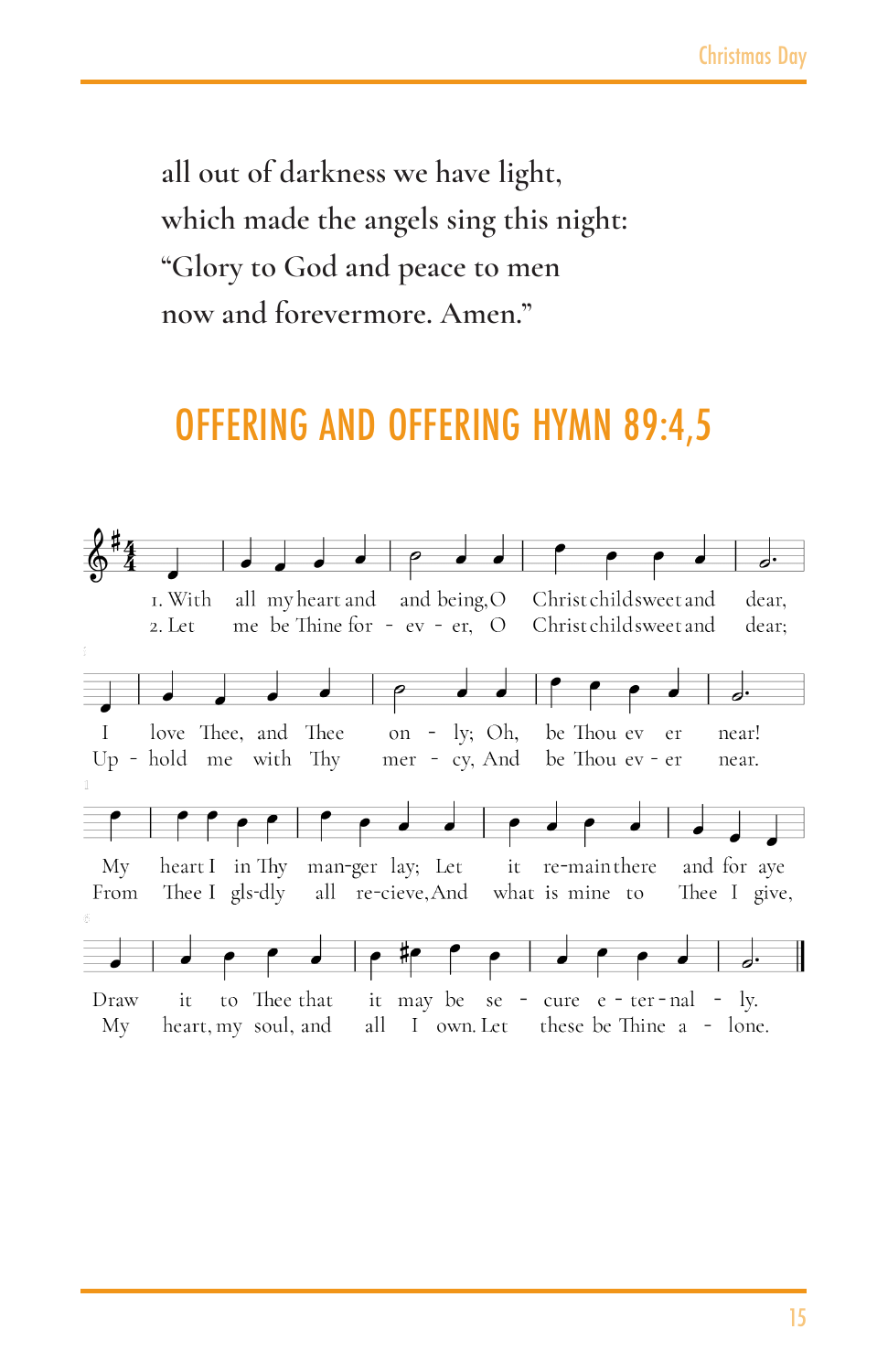# PRAYERS AND THE LORD'S PRAYER

**aall Our Father, who art in heaven, Hallowed be Thy name, Thy kingdom come, Thy will be done on earth as it is in heaven. Give us this day our daily bread; and forgive us our trespasses, as we forgive those who trespass against us; and lead us not into temptation, but deliver us from evil. For Thine is the kingdom and the power and the glory forever and ever. Amen.**

## THE BENEDICTION

- p The Lord bless you and keep you. The Lord make His face shine upon you and be gracious to you. The Lord lift up His countenance upon you and give you peace.
- **c A-men A-men A-men.**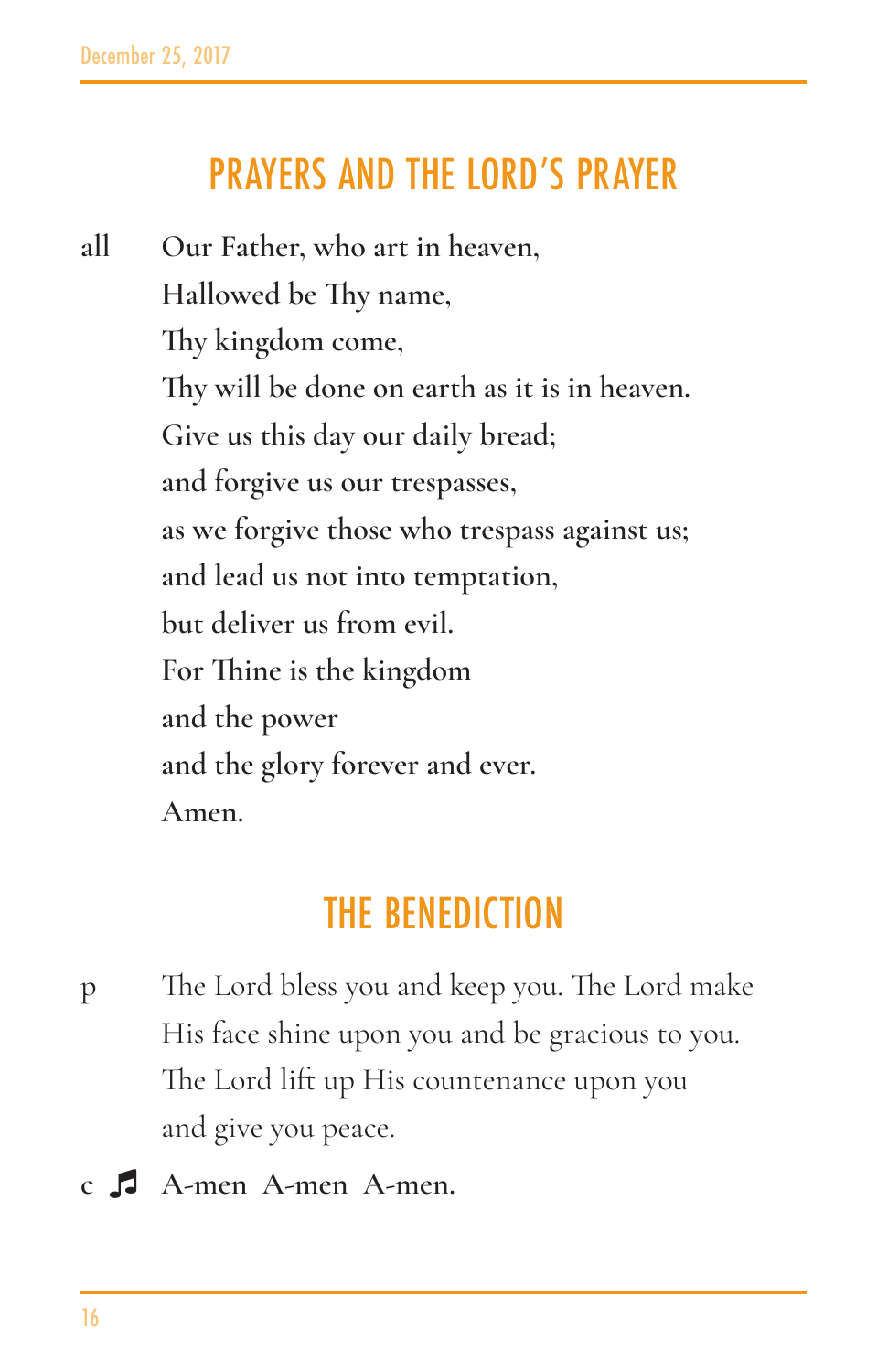#### Hymn 94 — Hark The Herald Angels Sing

**c Hark! the herald angels sing, "Glory to the new-born King; Peace on earth and mercy mild, God and sinners reconciled!" Joyful, all ye nations, rise, Join the triumph of the skies; With the angelic host proclaim. "Christ is born in Bethlehem!" Hark! the herald angels sing, "Glory to the new-born King!"**

> **Christ, by highest heaven adored. Christ, the everlasting Lord, Late in time behold Him come, Offspring of a virgin's womb. Veiled in flesh the Godhead see Hail the incarnate Deity! Pleased as Man with man to dwell; Jesus, our Immanuel! Hark! the herald angels sing, "Glory to the new-born King!"**